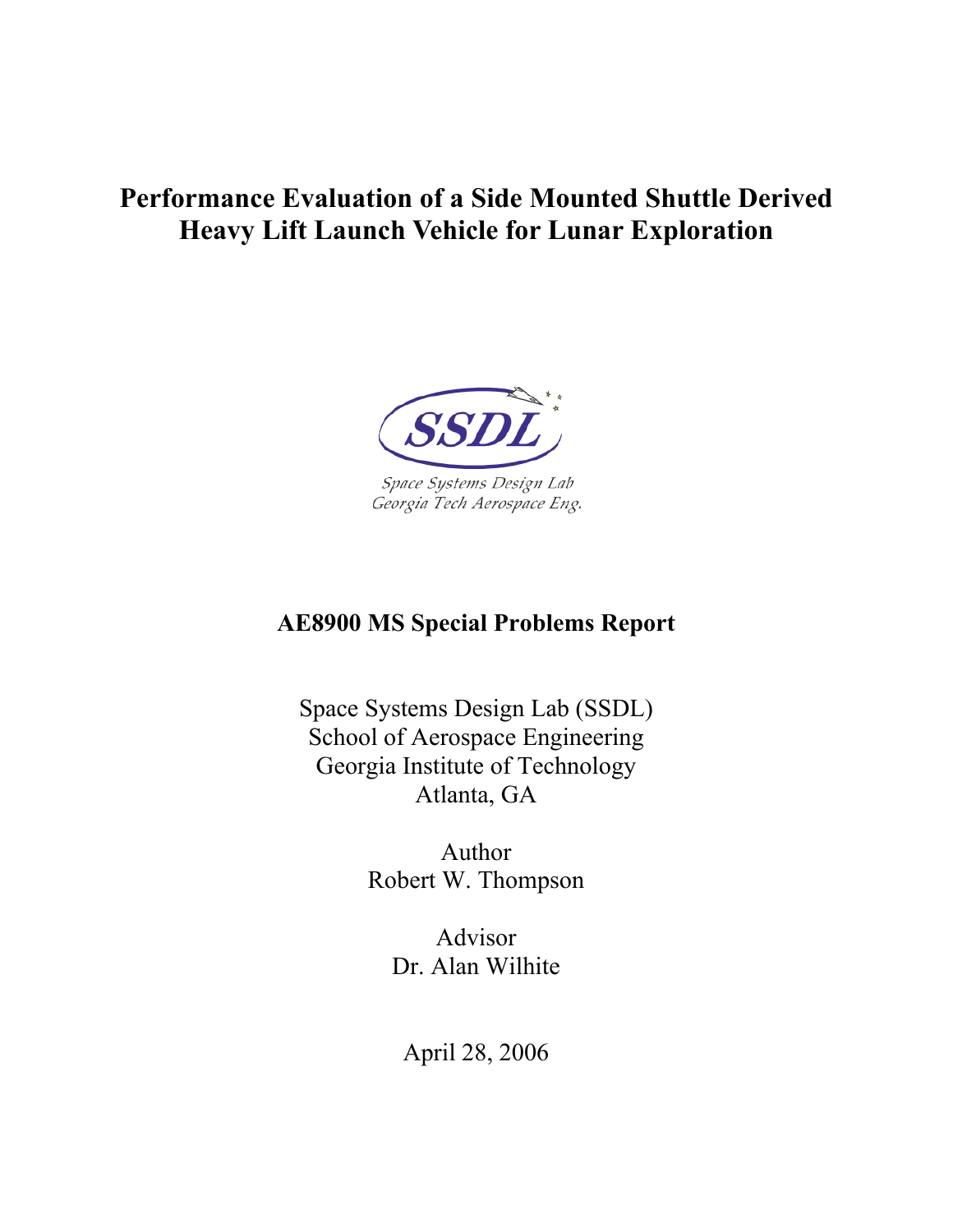# **Performance Evaluation of a Side Mounted Shuttle Derived Heavy Lift Launch Vehicle for Lunar Exploration**

Robert W. Thompson<sup>\*</sup>

*Space Systems Design Lab School of Aerospace Engineering Georgia Institute of Technology, Atlanta, GA, 30332-0150* 

**The NASA Exploration Systems Architecture Study (ESAS) produced a transportation architecture for returning humans to the moon affordably and safely. ESAS determined that the best lunar exploration strategy was to separate the launch of crew from the launch of cargo, thereby requiring two launches per lunar mission. An alternate concept for the cargo launch vehicle is a side mounted Shuttle-derived heavy lift launch. This configuration is similar to previously studied concepts, except engines and structure have been added to the External Tank (ET), making it a complete first stage. The upper stage is mounted on the side of the first stage, much like the Shuttle orbiter is mounted on the side of the ET. Like the Shuttle, solid rocket boosters (SRBs) are also used. This configuration has several performance and operational benefits over an in-line heavy lift launch vehicle.** 

**According to the ESAS report, side mount configurations were not considered to be among the most promising configurations, and were not carried forward for further consideration within architectural options. The performance of this launch vehicle is independently analyzed, using multidisciplinary analysis techniques. Methods and tools used include launch trajectory optimization with POST, vehicle aerodynamic analysis using APAS, and weights and sizing using historically based estimating relationships. Principal trade studies performed include first and second stage propulsion (number of engines and engine type), solid rocket booster size (four versus five segment), and staging ∆V. The vehicle design that best meets the requirements for space exploration (lunar and future missions) is presented.** 

# **Nomenclature**

| <b>APAS</b> | $=$ | Aerodynamic Preliminary Analysis System         |
|-------------|-----|-------------------------------------------------|
| CaLV        | $=$ | Cargo Launch Vehicle                            |
| <i>CEV</i>  | $=$ | <b>Crew Exploration Vehicle</b>                 |
| DSM         | $=$ | Design Structure Matrix                         |
| EDS         | $=$ | Earth Departure Stage                           |
| ESAS        | $=$ | <b>Exploration Systems Architecture Study</b>   |
| ET          | $=$ | External Tank                                   |
| LSAM        |     | = Lunar Surface Access Module                   |
| MLP         | $=$ | Mobile Launch Platform                          |
| NASA        |     | = National Aeronautics and Space Administration |
| <i>POST</i> |     | = Program to Optimize Simulated Trajectories    |
| SM.         | $=$ | Service Module                                  |
| SRB         |     | $=$ Solid Rocket Booster                        |
| <b>SSME</b> | $=$ | Space Shuttle Main Engine                       |
| <b>STS</b>  | $=$ | <b>Shuttle Transportation System</b>            |
| TLI         | $=$ | Trans-lunar Injection                           |
| <b>VAB</b>  |     | $=$ Vehicle Assembly Building                   |

 $\overline{a}$ 

<sup>\*</sup> Graduate Research Assistant. AIAA Student Member. Bob.Thompson@gatech.edu.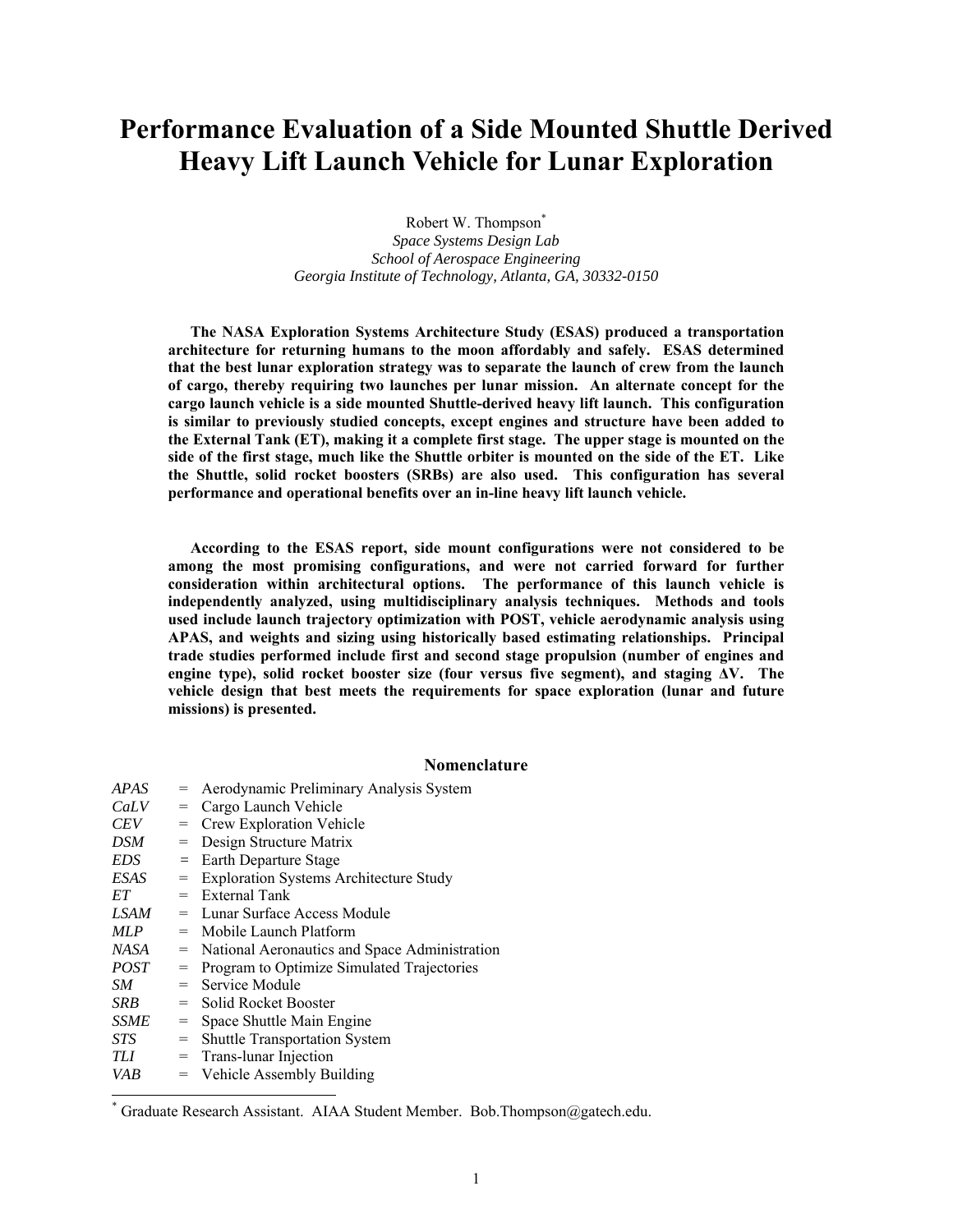# **I. Introduction**

The NASA Exploration Systems Architecture Study (ESAS) produced a transportation architecture for returning humans to the moon affordably and safely. ESAS recommends a "1.5 launch" architecture in which cargo and crew are launched separately in order to reduce the risk of harm to crew. The baseline launch vehicle for cargo is an inline Shuttle-derived heavy lift launch vehicle, called the Cargo Launch Vehicle (CaLV). The in-line CaLV design, however, presents several challenges. It is more than 350 feet tall, limiting the growth of the system if required to meet increased payload requirements. This especially limits the capability to accommodate large payloads for future exploration, such as missions to Mars. The height of the launch vehicle also makes processing within the Vehicle Assembly Building (VAB) at Kennedy Space Center difficult. The in-line design also requires that the upper stage engines, which double as the propulsion elements for the trans-lunar injection (TLI) burn, be started at altitude and be restartable, modifications that could prove costly and complex in order to utilize existing engines, such as the Space Shuttle Main Engine (SSME).

A side mounted Shuttle-derived heavy lift launch vehicle would solve several of these problems. The configuration under consideration is similar to previously studied concepts like the Shuttle-C, except engines and structure have been added to the External Tank (ET), making it a complete first stage booster. This configuration is similar to the current Shuttle configuration; the upper stage is mounted on the side of the booster stage, much like the orbiter is mounted on the side of the ET. Like the Shuttle, solid rocket boosters (SRBs) are also used. Because the side-mounted configuration is more similar in configuration to the current Shuttle, processing difficulties could be lessened. Additionally, the second stage engines could be started on the launch pad, rather than being started at altitude. Finally, the system can gracefully grow to accommodate increased payload requirements for future missions.



**Figure 1 - Notional Launch Vehicle Configuration.** 

The purpose of this paper is to describe the performance of this launch vehicle, discuss the various disciplinary analyses by which it was modeled, and present recommendations for further study. Methods and tools used include launch trajectory optimization with POST, vehicle aerodynamic analysis using APAS, and weights and sizing using historical and physics based estimating relationships. Principal trade studies performed include first and second stage propulsion (number of engines and engine type), SRB size (four versus five segment), and staging ∆V. The vehicle design that best meets the requirements for space exploration (lunar and future missions) is presented.

#### **II. Vehicle Requirements**

In order to be useful for current human lunar exploration plans, the CaLV must be able to accomplish several important requirements, designed to meet performance and cost constraints on the planned lunar exploration program. The CaLV will be the largest rocket and most expensive rocket developed since the Saturn V; therefore, there is a perceived benefit to utilizing existing technologies and facilities to the maximum extent possible. For the purposes of this study, Shuttle derived technologies and facilities are used as a baseline.

As a starting point for this study, vehicle requirements were established that the launch vehicle will need to meet. These requirements were derived from the mission profile described in the ESAS Final Report<sup>1</sup> (Figure 2) and approximate the performance of the heavy lift launch vehicle concept advocated by that study. These requirements are listed below. Note that nominal orbital altitudes were chosen to approximate the ESAS study, and do not represent an optimal solution for this launch vehicle.

- 1. Use current STS facilities to the maximum extent possible
- 2. Deliver LSAM a 30 nmi x160 nmi x 28.5° orbit.
- 3. Circularize to 160 nmi x 160 nmi x 28.5° orbit.
- 4. Maintain orbit up to 90 days.
- 5. Rendezvous and dock with CEV/SM.
- 6. Deliver LSAM and CEV to TLI



**Figure 2 - ESAS Lunar Sortie1 .**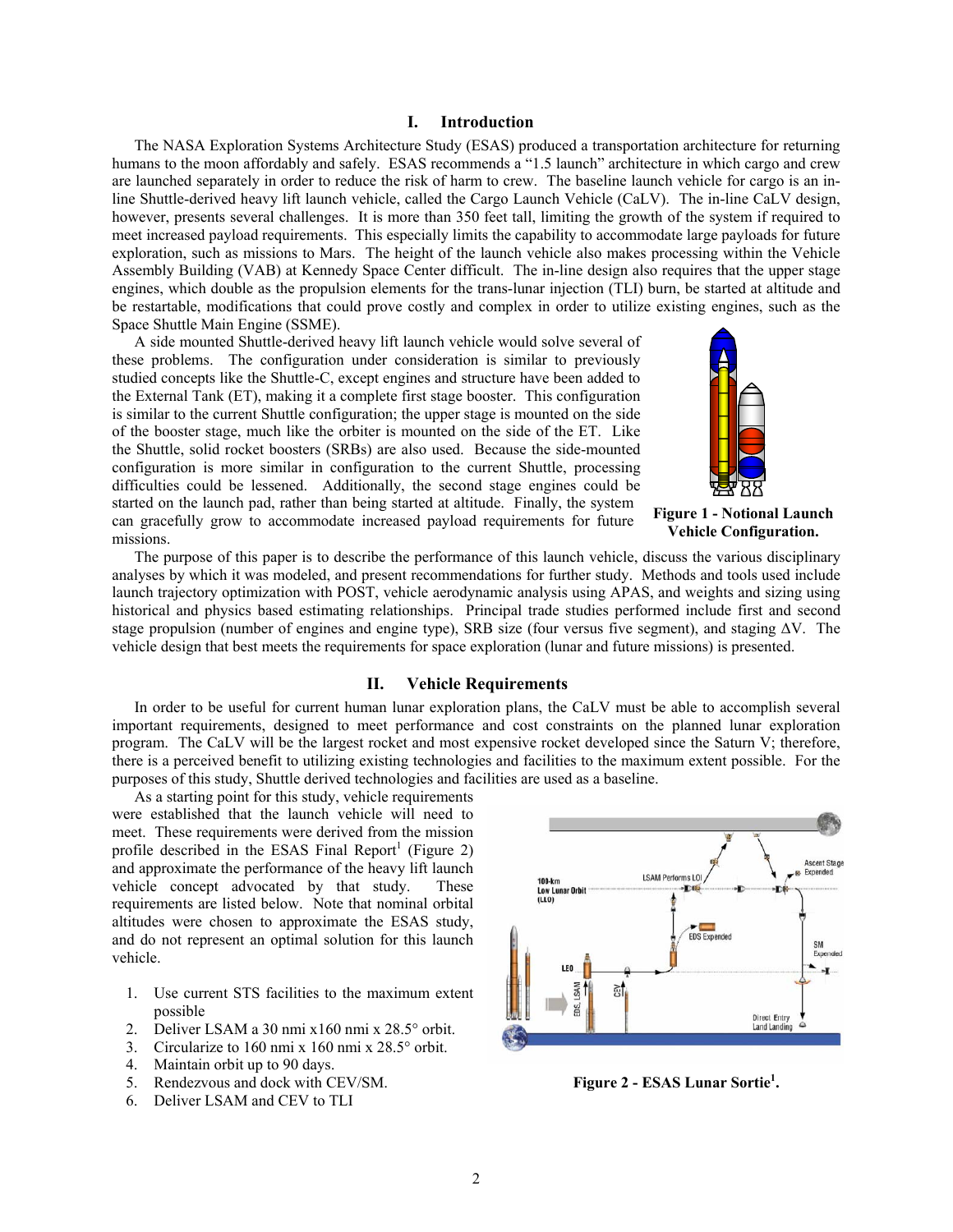It is assumed that at least one of the current Shuttle launch pads will be converted for use in the launch of the new heavy lift launch vehicles. Therefore, the use of launch infrastructure at Kennedy Space Center is also assumed, including the Vehicle Assembly Building, the three Mobile Launch Platforms, and the two Crawler-Transporters.

The CaLV must be capable of delivering the LSAM to a 30x160 nmi orbit at 28.5° inclination. This requirement becomes more difficult when coupled with the requirement of delivering the LSAM and the CEV to TLI, which means that the upper stage of the CaLV must remain partially fueled in orbit.

Because the LSAM launches unmanned in the ESAS mission profile, the upper stage of the CaLV, called the Earth Departure Stage (EDS), must wait in orbit for the CEV to rendezvous with it. The current requirement is to allow up to a 90 day wait. Thermal insulation was accounted for in the weight estimation of the EDS; however, advanced concepts for "zero-boiloff" were not considered. The performance impact of 90 days of cryogenic propellant boiloff was also not accounted for, as this issue is being explored by ongoing research programs. Rendezvous and docking is assumed to be passive on the EDS/LSAM side.

The EDS must be left with sufficient propellant to deliver the LSAM and CEV to a Trans-Lunar Injection (TLI). A nominal  $\Delta V$  of 10,242 ft/s was assumed in order to maintain consistency with the ESAS launch vehicle study<sup>1</sup>.

| Element     | Weight      |
|-------------|-------------|
| <b>LSAM</b> | 100,000 lb  |
| CEV/SM      | 45,000 lb   |
| Margin      | $20,000$ lb |
|             |             |

**Table 1 - Assumed Payload Weights.** 

The weights assumed for each element are shown in Table 1. The margin was allocated evenly to the LSAM and CEV. The CaLV is therefore required to send 165,000 lb, or about 75 metric tons to TLI. This compares with approximately 45 metric tons (LM and CM/SM) in the Apollo program.

# **III. Design Methodology**

#### **A. Trade Space**

The first step in the analysis of the performance of the side mount heavy lift launch vehicle was establishing the trade space that would be under consideration. This trade space includes the configuration options that will be considered. Because the performance of the launch vehicle is of interest in this study, all of the trade studies performed were propulsion related. The alternative concepts considered are shown in Table 2.

| Element                        |                 |                 |                                   | # of Alternatives |
|--------------------------------|-----------------|-----------------|-----------------------------------|-------------------|
| <b>First Stage Propulsion</b>  | 3 x SSME        | 4 x SSME        | 5 x SSME                          |                   |
| <b>Second Stage Propulsion</b> | $1 \times$ J-2S | $2 \times$ J-2S | 1 x SSME                          |                   |
| <b>Booster Size</b>            | 4 Segment       | 5 Segment       |                                   |                   |
|                                |                 |                 | <b>Total Alternative Concepts</b> | 18                |

**Table 2 - Alternative Concepts Considered.** 

Shuttle derived propulsion elements (the Space Shuttle Main Engine, or SSME, and Solid Rocket Boosters) were chosen because they provide good performance, and have 25 years of operational performance in the Shuttle program. The 5-segment SRB has been proposed as a performance enhancement to the shuttle, but has never been developed or put into operation. The J-2S was considered for the second stage propulsion due to its ability to restart multiple times, a requirement for the upper stage. The SSME was also considered, although it currently has no restart capability. While the J-2S has restart capability, it has not been manufactured in over thirty years. These are challenges that must be addressed in the design of any heavy lift launch vehicle that must be addressed if the SSME and J-2S are to be considered for EDS propulsion.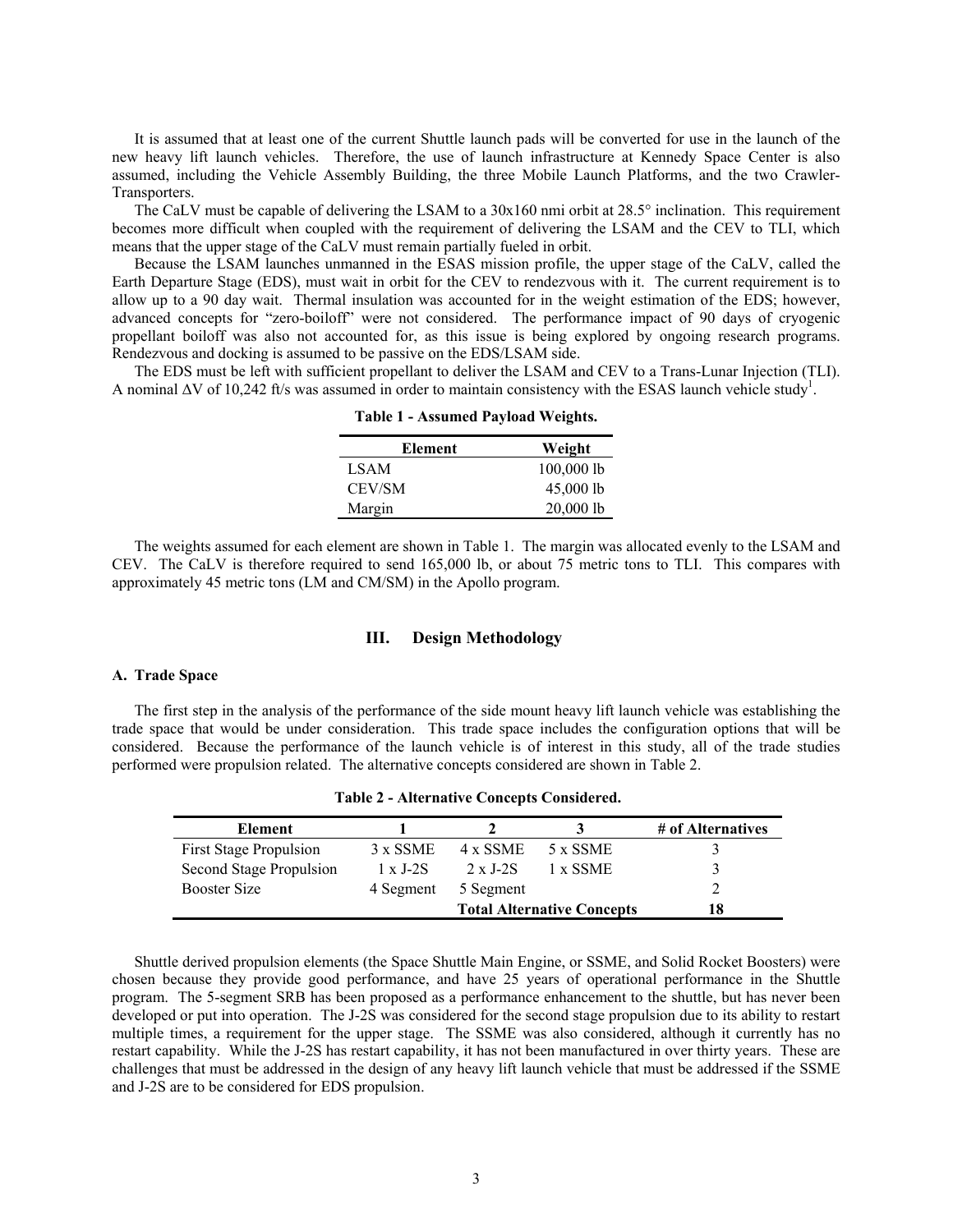# **B. Design Structure Matrix**

Once the alternative concepts have been defined, the Design Structure Matrix (DSM) was used to define the flow of information through the various disciplinary analyses of the design process. The DSM for this study is shown in Figure 3.



**Figure 3 - Design Structure Matrix.** 

# **C. Configuration**

The configuration of the vehicle has two parts: the baseline geometric configuration, and the propulsion system configuration. The first was derived from the current Shuttle configuration, and was used in calculating the aerodynamic coefficients and preliminary sizing calculations. The propulsion system configuration was derived from the 18 combinations in the alternative concepts matrix (Table 2).

#### **D. Aerodynamics**

Aerodynamic analysis was performed using  $APAS<sup>2</sup>$  for vehicle modeling, and HABP for hypersonic aerodynamic analysis. The launch vehicle was modeled as four parts: The first stage, second stage (EDS), and the two SRBs. The aerodynamics of three configurations were modeled: launch, after SRB separation, and after first stage separation. These configurations are shown in Figure 4. The cross sections and lengths of the final launch vehicle elements varied considerably from the initial APAS model (as will be shown in later sections); however, these changes do not have a significant impact on the aerodynamic coefficients as outputted by APAS into POST, the trajectory code. Instead, the reference areas and stage lengths are updated within the trajectory code, and the coefficients are kept constant.



**Figure 4 - APAS model of the CaLV in launch, post SRB separation, and post staging configurations<sup>2</sup> .**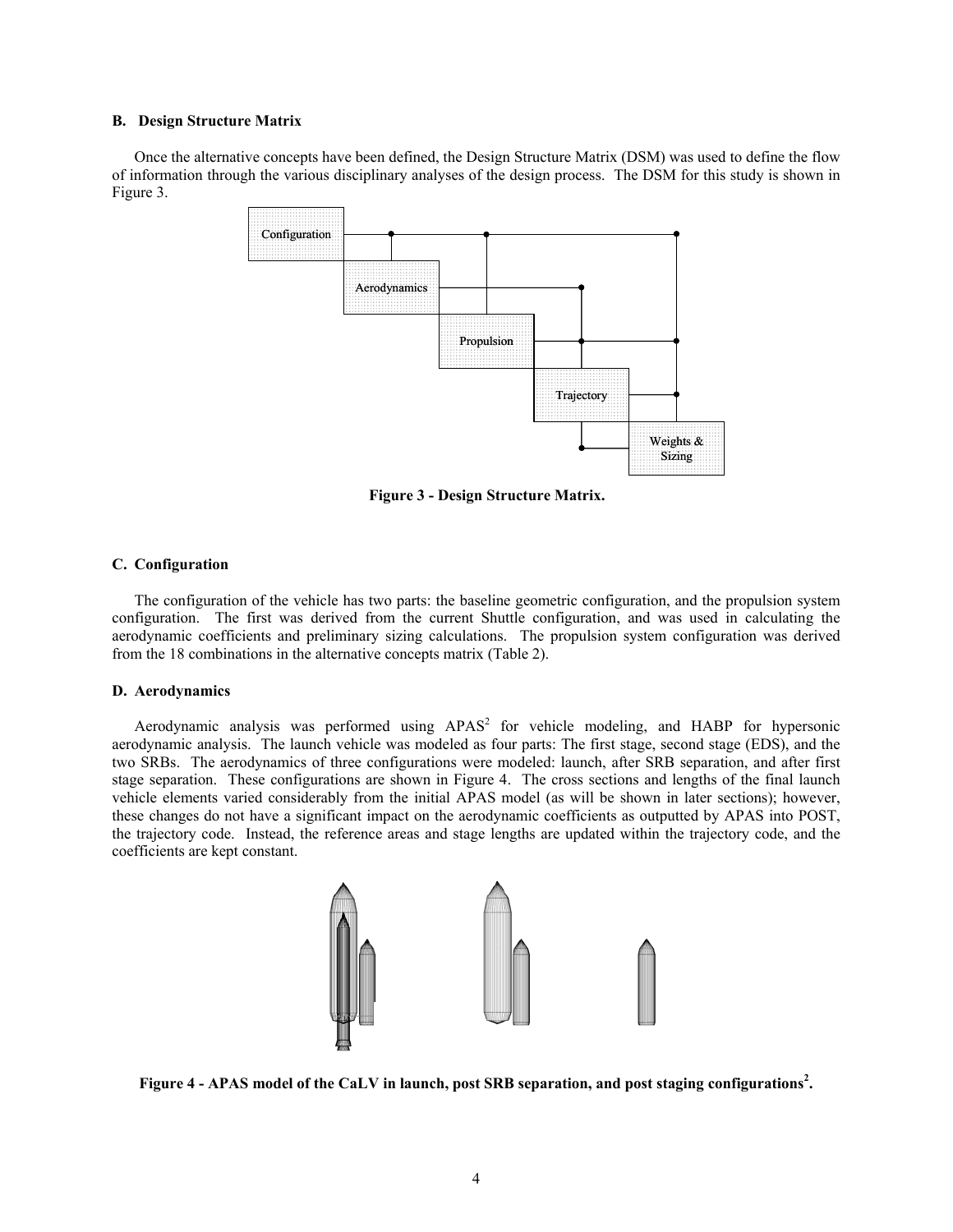# **E. Propulsion**

The propulsion subsystems were modeled using both historical data and a conceptual rocket engine sizing tool, REDTOP- $2^3$ . The four propulsion systems modeled were the Space Shuttle Main Engine (SSME), the J-2S, the four-segment SRB, and the five-segment SRB.

The SSME (also known as the RS-25) was modeled using historical information. The SSME was considered to be unchanged from its current Block II configuration. The parameters used for the SSME are shown in Table 3.

| Parameter               | Value   | Units           |
|-------------------------|---------|-----------------|
| Vacuum Thrust           | 500,000 | - Ib            |
| Vacuum Specific Impulse | 452     | s               |
| Exit Area               | 45      | ft <sup>2</sup> |
| Weight                  | 7,000   | lb              |

**Table 3 - Space Shuttle Main Engine (SSME) Parameters3**

The J-2S is a derivative of the J-2 engine produced by Rocketdyne in the 1960s. The J-2S (the S is for "simplified") is a tap-off cycle variant of the J-2, which was a gas generator cycle<sup>4</sup>. The nozzle area ratio has been increased for better specific impulse. This engine was modeled using the REDTOP-2 code with an increased expansion ratio of 101; this improves engine performance, but lengthens the engine to about 16 feet. The parameters used for the J-2S engine are shown in Table 4.

| Parameter               | Value   | Units           |
|-------------------------|---------|-----------------|
| Vacuum Thrust           | 275,000 | -lb             |
| Vacuum Specific Impulse | 451     | s               |
| Exit Area               | 80      | $\mathrm{ft}^2$ |
| Weight                  | 4800    | Ih              |

Table 4 - J-2S Derived Engine Parameters<sup>3</sup>.

Both 4-segment and 5-segment SRBs were modeled for use in this study. The thrust profile of the 4-segment SRB is the same as that of the current Shuttle SRB. The 5-segment SRB thrust profile is derived from a design intended to increase Shuttle performance. The relevant parameters for each are shown in Table 5 and Figure 5.

|  |  |  | Table 5 - Four and Five Segment SRB Parameters. |
|--|--|--|-------------------------------------------------|
|  |  |  |                                                 |

| Parameter               | 4-Segment |                 | 5-Segment |                 |
|-------------------------|-----------|-----------------|-----------|-----------------|
| Vacuum Thrust           | Variable  |                 | Variable  |                 |
| Vacuum Specific Impulse | 265       | S               | 265       | S               |
| Exit Area               | 130       | ft <sup>2</sup> | 130       | $\mathrm{ft}^2$ |
| <b>Burnout Weight</b>   | 185,000   | lb              | 220,000   | lb              |
| Gross Weight            | 1,293,000 | lb              | 1,630,000 | lb              |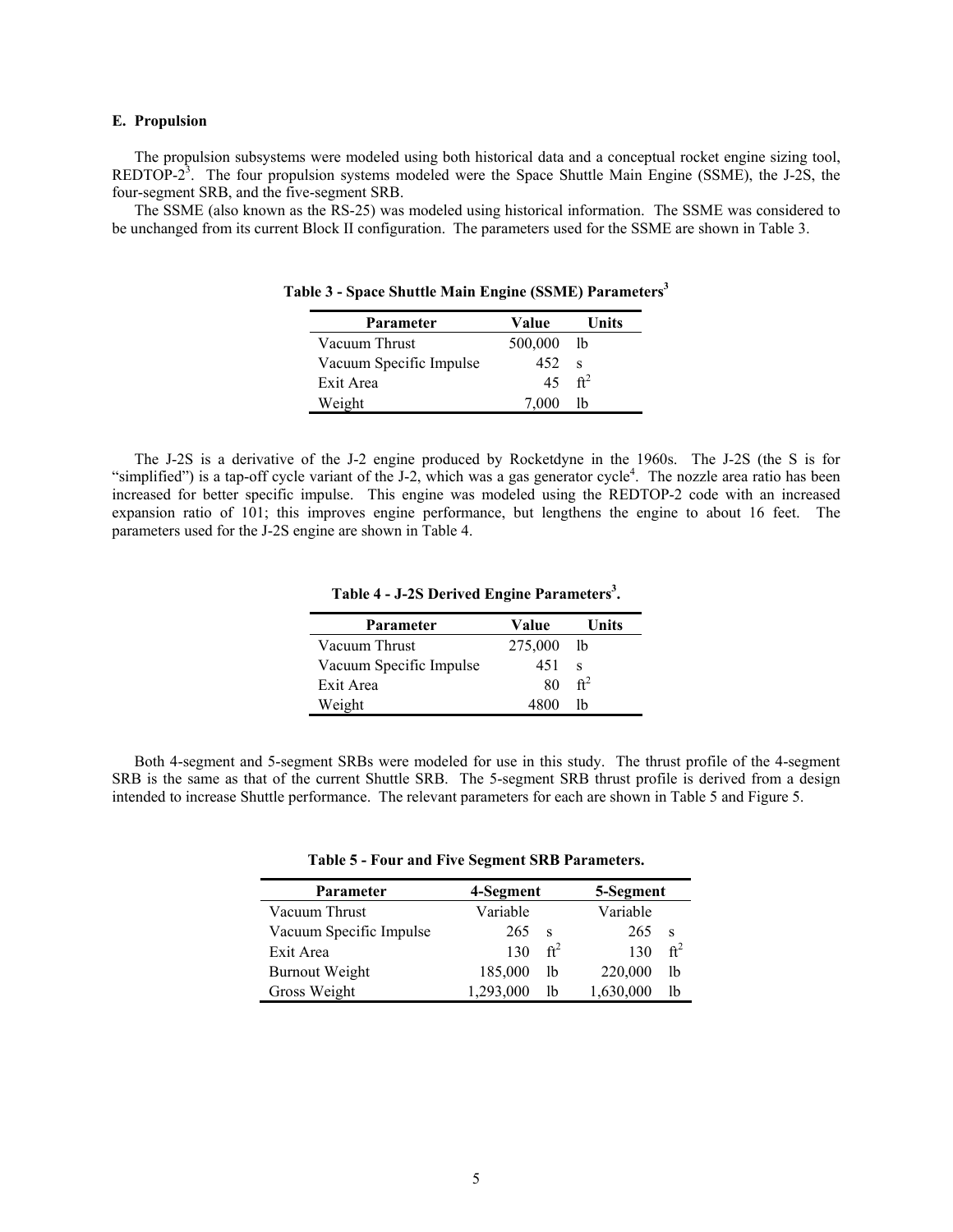

**Figure 5 - Four and Five Segment SRB Thrust Profile.** 

#### **F. Trajectory**

The Program to Optimize Simulated Trajectories  $(POST)^5$  was used to perform the trajectory simulation. Because of the complexity of the flow of information in and out of POST during the sizing process, a simple schematic of this is shown in Figure 6. Information from the aerodynamic and propulsion analyses was brought forward and used as input for the trajectory analysis. An initial guess was made of the stage dry weights; the trajectory was then run using a projected gradient optimization. The outputs to the weights and sizing analysis are the propellant weights of each stage, which returns the stage dry weights to the trajectory analysis. Because of this feedback loop, iteration was required to "close" the performance of the vehicle. This was done manually, and typically required 5 to 6 iterations to converge to the final solution.





The trajectory optimization was constrained to meet the final conditions specified by the desired orbit at engine cut-off, and the desired mass at the end of the launch trajectory. These constraints are shown in Table 6.

| <b>Constrained Parameter</b> | Value                 |
|------------------------------|-----------------------|
| Altitude                     | 78 nmi                |
| Flight Path Angle            | $1.0168^{\circ}$      |
| Inertial Velocity            | $25,708$ ft/s         |
| Final Weight                 | Feedback from Weights |

**Table 6 - Trajectory Optimization Constraints.**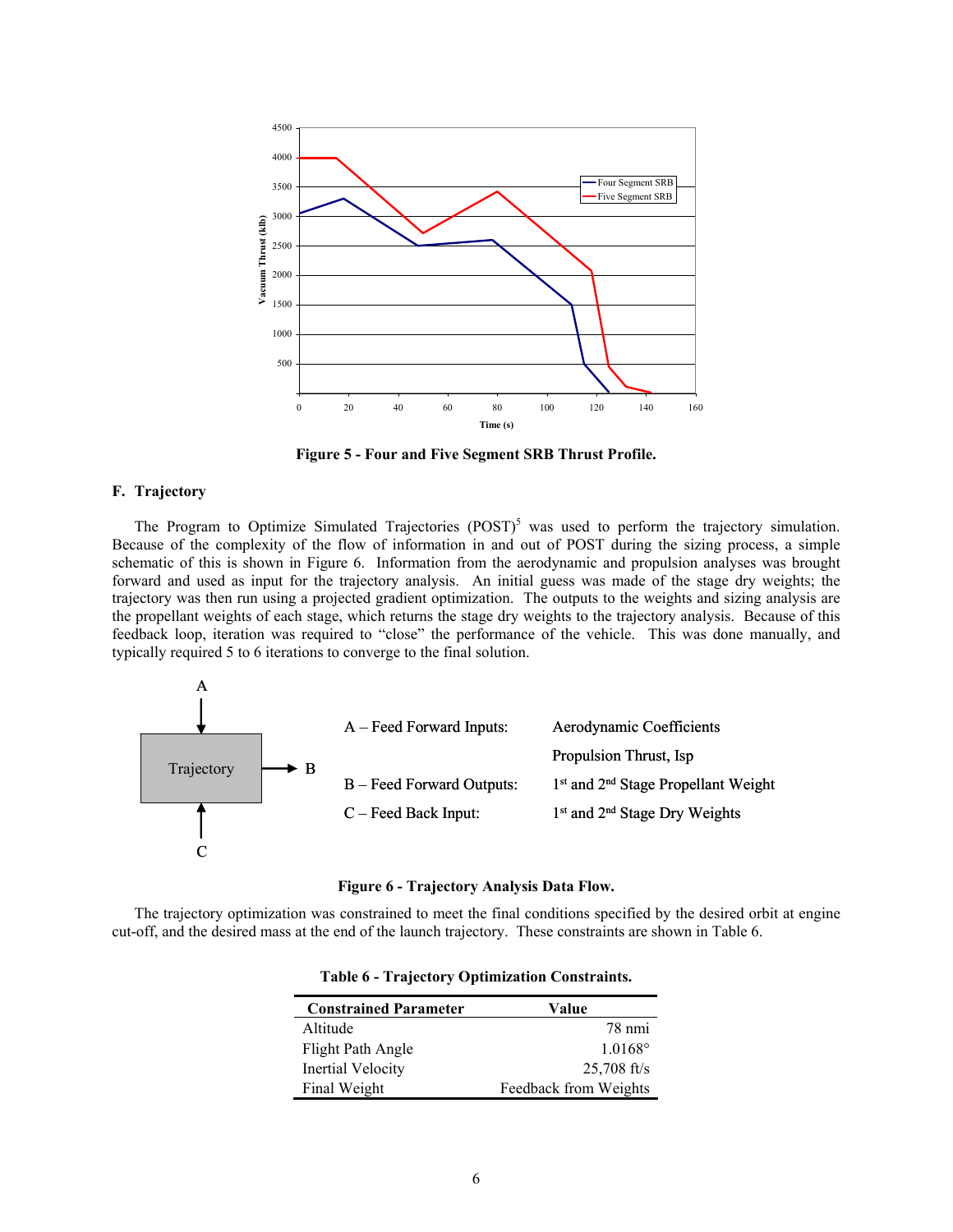The constraints on altitude, flight path angle, and inertial velocity place the EDS and launch payload on a 30 x 160 nmi orbit, inserting at 78 nmi. This initial orbit is the same as that used by the ESAS in-line CaLV; the same orbit was used in order to be able to compare performance numbers between the vehicles.

#### **G. Weights and Sizing**

An important part of the performance sizing loop is the Weights and Sizing analysis. The inputs for this analysis come from the vehicle configuration, propulsion options, and trajectory. As shown in Figure 6, the propellant weights required for launch vehicle are fed into the weights and sizing spreadsheet, which then calculates the dry weight of the vehicle parametrically. This sizing is based on a database of mass estimating relationships from several sources, which have been compared against the Shuttle for verification of their accuracy<sup>6</sup>. These mass estimating relationships are typically parametric regressions of historical data.

Included in the weight estimation is the estimation of dry weight margin. Each subsystem was assigned a percentage of dry weight margin based on the heritage of the system. Systems that are derived from already designed an operational systems are given less margin than systems that will have to be developed from scratch. The dry weight margin percentages are shown in Table 7.

| <b>Level of Heritage</b> | <b>Margin Applied</b> |
|--------------------------|-----------------------|
| New                      | 15%                   |
| Moderate Modifications   | 10%                   |
| Minor Modifications      | $5\%$                 |
| Existing                 | $0\%$                 |

**Table 7 - Dry Weight Margin based on Level of Heritage.** 

#### **IV. Vehicle Closure Results**

As a result of the analysis of the propulsion configurations considered (shown in Table 2), certain options were eliminated due to the inability to close a vehicle with those options that met the lunar exploration requirements. The eliminated propulsion options are:

- 1. 3 x SSME on the first stage.
- 2. 1 x J-2S on the EDS.
- 3. 4 segment SRBs.

These options were found to provide insufficient thrust when combined with each other and with other options. They are therefore considered to be infeasible for a heavy lift launch vehicle for lunar exploration within the ESAS 1.5 launch architecture. A single J-2S on the upper stage was eliminated because it provides an insufficient T/W at staging to accomplish the mission. Due to the lower thrust level, the burn time must increase, which increases the amount of propellant required. The four segment SRBs and three SSME options are eliminated because they provide insufficient performance for lunar exploration. To verify this, the vehicle in this configuration was compared to the Shuttle, which utilizes these propulsion elements. The Shuttle system places approximately 300,000 lb in LEO (including the ET). The comparable side mounted CaLV has a similar capability to LEO. However, based on the requirements of the TLI burn and the payload requirements, around 380,000 lb are needed in LEO. Therefore, it can be concluded that a vehicle with a Shuttle-like propulsion configuration does not have the performance necessary to act as the heavy lift launch vehicle in the ESAS architecture.

The closure results indicate that a four or five SSME first stage propulsion configuration is possible. With a five SSME configuration, first stage engine out capability could be possible. The other configuration options considered for the EDS propulsion (2 x J-2S versus 1 x SSME) were very close in performance.

Based on these results, a baseline side mount heavy lift configuration was chosen. A rendition of the closed vehicle is shown in Figure 7 .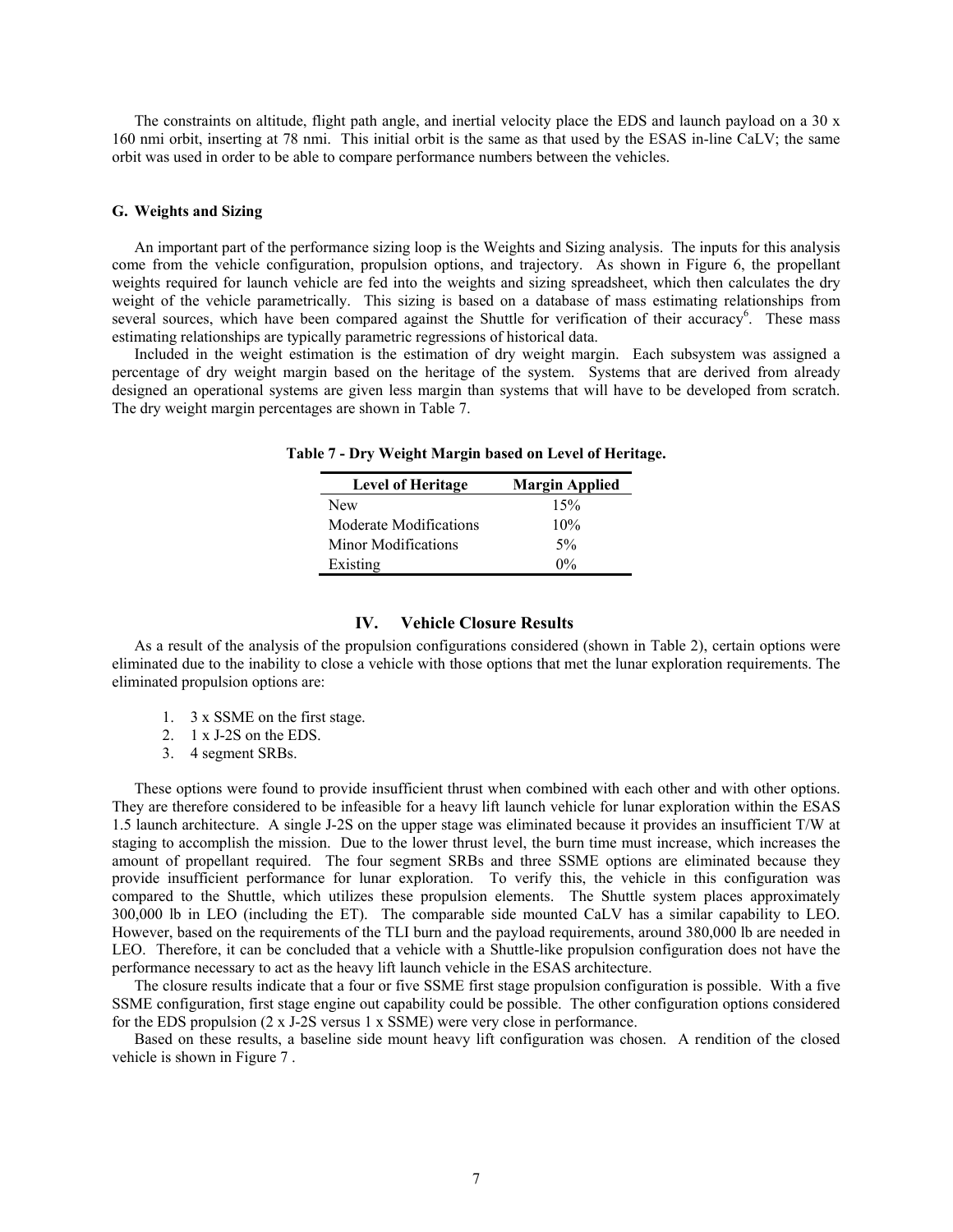

**Figure 7 - Closed Launch Vehicle Configuration.** 

The closed configuration utilizes five SSMEs on the first stage, two five segment SRBs, and two J-2S engines on the EDS. The five SSMEs on the first stage were chosen due to the option for engine-out capability, and due to the potential for future growth of the launch vehicle. Because the four segment SRBs did not have the thrust necessary for this vehicle, the five segment SRBs were used in the baseline. Finally, the two J-2S engines on the EDS were picked rather than the SSME because the J-2S has the capability to be restarted multiple times. The weights of the two first stage and EDS are shown in Table 8 and Table 9. The estimated dimensions of the baseline concept are shown in Figure 8 and Figure 9.

| Element                        | Weight     |
|--------------------------------|------------|
| Dry Weight w/ Margin           | 45,000 lb  |
| Residuals                      | $2,000$ lb |
| Launch Payload (LSAM)          | 110,000 lb |
| Rendezvous Payload (CEV)       | 55,000 lb  |
| <b>TLI</b> Propellants         | 217,000 lb |
| Circularization Propellant     | $6,500$ lb |
| <b>Ascent Propellants</b>      | 170,000 lb |
| Initial Weight in LEO          | 374,000 lb |
| Total Weight to TLI            | 212,000 lb |
| <b>Gross Weight at Liftoff</b> | 551,000 lb |



**Figure 8 - EDS Dimensions.**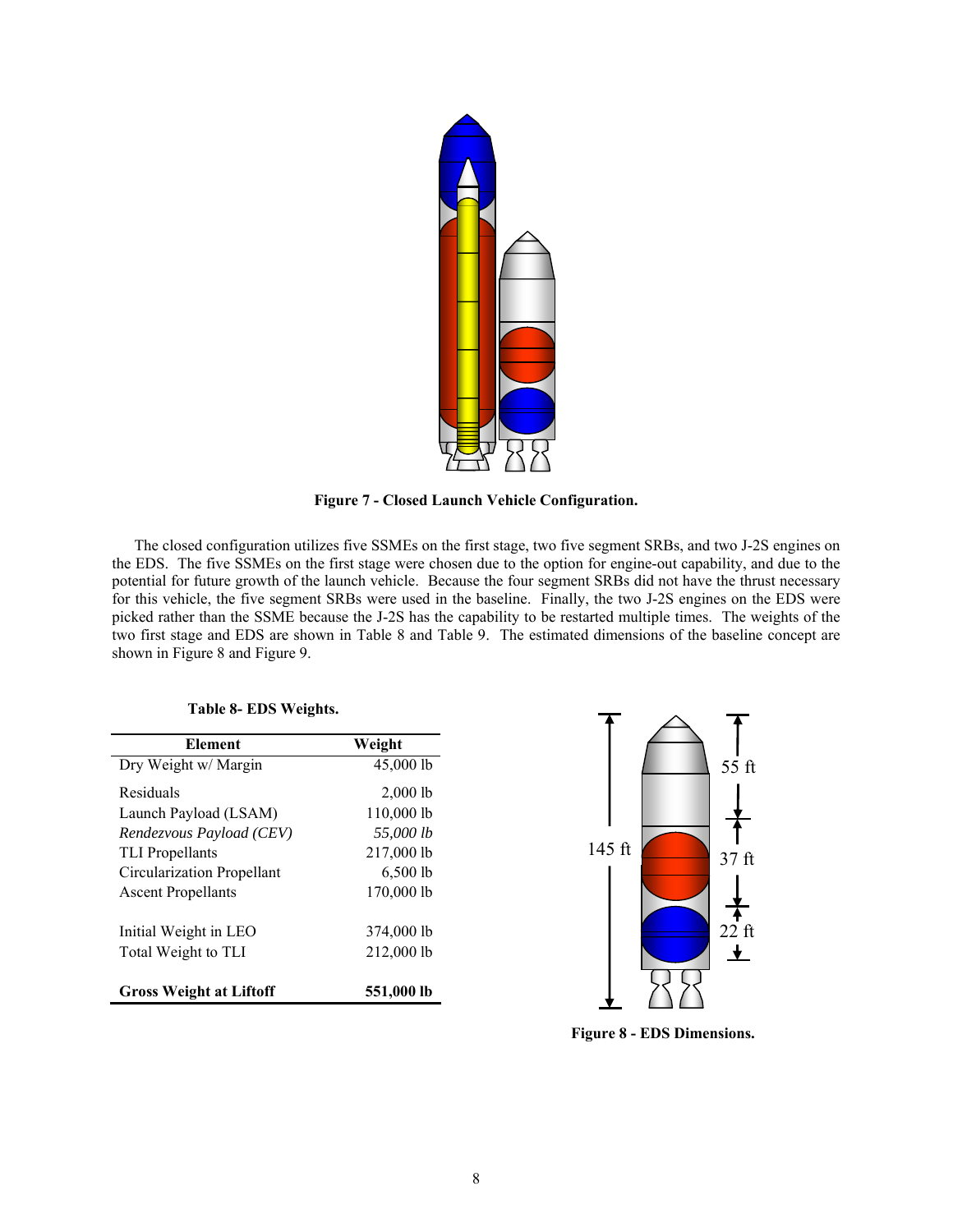**Table 9 - First Stage Weights.** 

| Element                        | Weight       |
|--------------------------------|--------------|
| Dry Weight w/ Margin           | 184,000 lb   |
| Residuals                      | 19,000 lb    |
| Second Stage (EDS)             | 551,000 lb   |
| <b>Ascent Propellants</b>      | 2,120,000 lb |
| Fuel                           | 305,000 lb   |
| Oxidizer                       | 1,815,000 lb |
| <b>Max Liquid Stage Weight</b> | 2,875,000 lb |
| Five Segment SRBs              | 3,300,000 lb |
| <b>Gross Liftoff Weight</b>    | 6,175,000 lb |



**Figure 9 - First Stage Dimensions.**

The core stage is approximately sixty feet longer than the Shuttle ET, from which it is derived. A trade study of staging ∆Vs was performed, and it was found that the best staging point is at an ideal ∆V of 23,500 ft/s, after about 311 seconds for this trajectory. Note that this ideal ∆V does not include drag and gravity losses. An altitude versus time plot of the trajectory of the baseline launch vehicle is shown in Figure 10. The axisymmetric acceleration is shown in Figure 11. Plots of vehicle weight versus time and inertial velocity versus time are shown in Figures 12 and 13 respectively.



Figure 10 - Altitude versus Time.<br>
Figure 11 - Acceleration versus Time.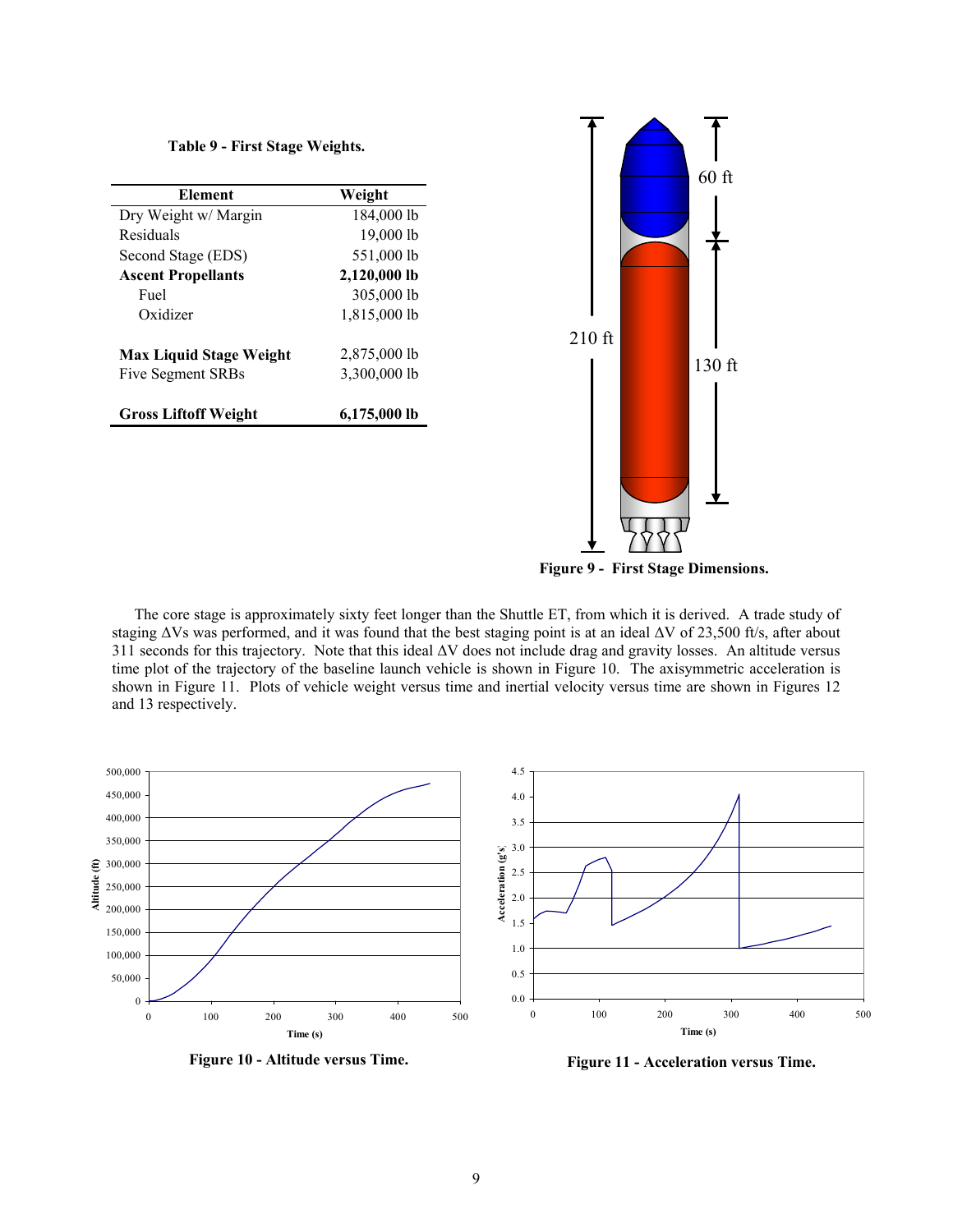

**Figure 12 - Gross Weight versus Time. Figure 13 – Inertial Velocity versus Time.** 

The altitude at orbital insertion is approximately 78 nmi. The time to orbit is 451 seconds, and the maximum g's are 4.0 g's at the end of the burn of the first stage. A max-g limit anywhere between 3.0 and 6.0 g's can be accommodated with minimal change in performance; this is accomplished through throttling the main engines, and impacts the total burn time.

The stage dry weight and gross weight comparisons to the ESAS in-line CaLV are shown in Table 10. The stage fueled weights do not include payload. The dry weights are similar because, although less propellant is required, there are additional hardware systems (crossover feed lines and side-mounting hardware) that are used on the side mounted configuration.

| <b>Element</b>              | $ESAS In-line1$ | <b>Side Mount</b> |
|-----------------------------|-----------------|-------------------|
| First Stage Dry Weight      | 194,997 lb      | 184,000 lb        |
| EDS Dry Weight              | 44,118 lb       | 45,000 lb         |
| First Stage Fueled Weight   | 2,409,997 lb    | 2,320,000 lb      |
| <b>EDS</b> Fueled Weight    | 541,238 lb      | 440,500 lb        |
| <b>Gross Liftoff Weight</b> | 6,393,975 lb    | 6,175,000 lb      |

**Table 10 - Comparison of stage dry and fueled weights to the ESAS in-line CaLV.** 

#### **V. Future Work**

In order to compare the results of this vehicle study directly to the results of the launch vehicle analysis done by ESAS, many of the same assumptions were used, such as propulsion choices, trajectory parameters, orbits, as well as dry weight margins and tank assumptions (reserves, residuals, ullage, etc.). The validity of these assumptions should be investigated, documented as to their basis in previous vehicles and missions, and the sensitivities to changes in these assumptions on vehicle performance should be noted. There are also other propulsion options that could be investigated. The performance of other LOX/Hydrogen engines, such as the RS-68 and RL-10 should be investigated. While only liquid oxygen and hydrogen propulsion systems were considered in this study because they have the greatest heritage from the Space Shuttle program, there is Apollo heritage for using Kerosene/RP-1 as a fuel.